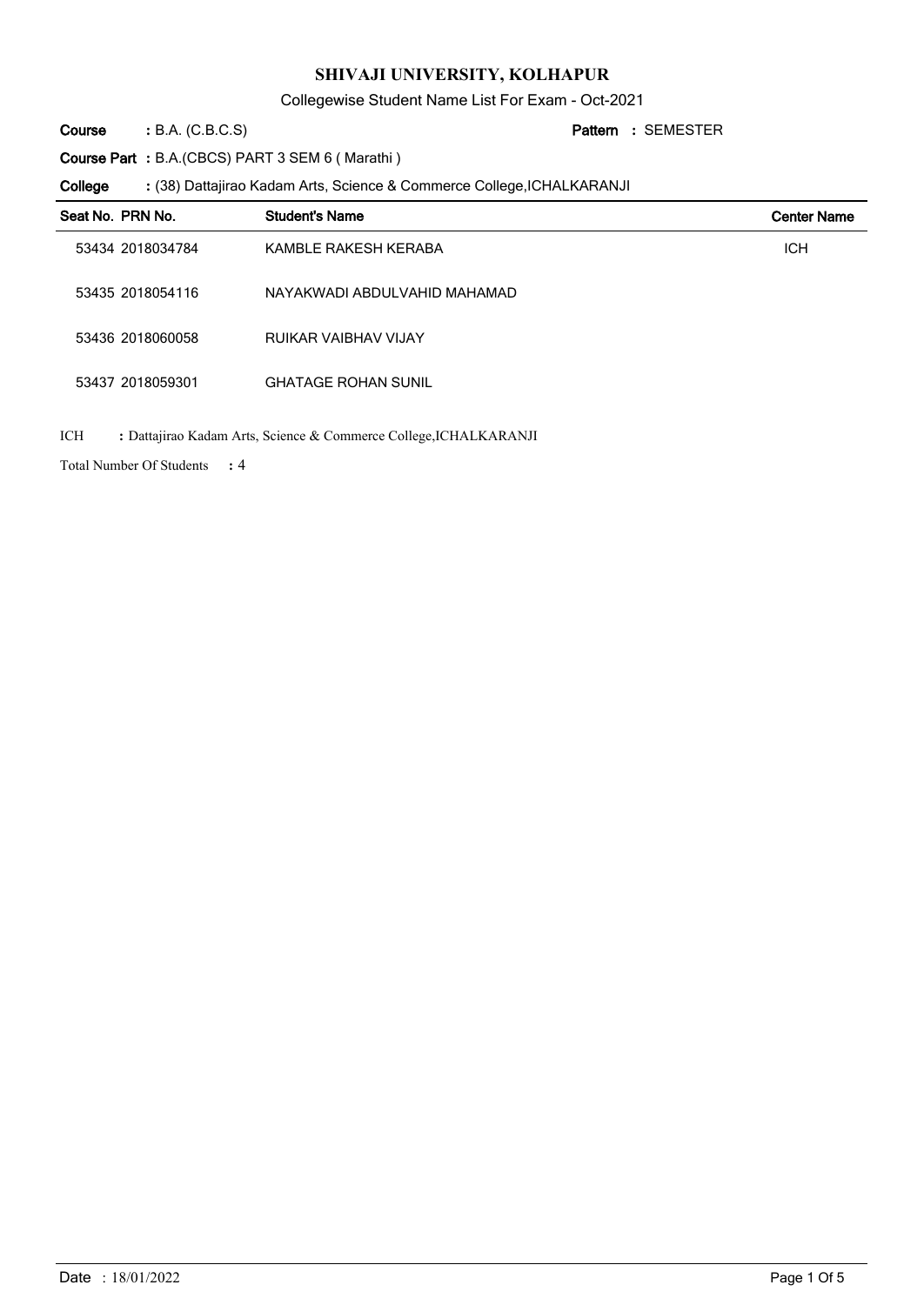Collegewise Student Name List For Exam - Oct-2021

B.A. (C.B.C.S) **: Pattern Course**

SEMESTER **:**

**Course Part :** B.A.(CBCS) PART 3 SEM 6 ( English )

(38) Dattajirao Kadam Arts, Science & Commerce College,ICHALKARANJI **: College**

| Seat No. PRN No. | <b>Student's Name</b>       | <b>Center Name</b> |
|------------------|-----------------------------|--------------------|
| 53438 2018034722 | <b>JIRAGE DIPTEE KUNDAN</b> |                    |

ICH **:** Dattajirao Kadam Arts, Science & Commerce College,ICHALKARANJI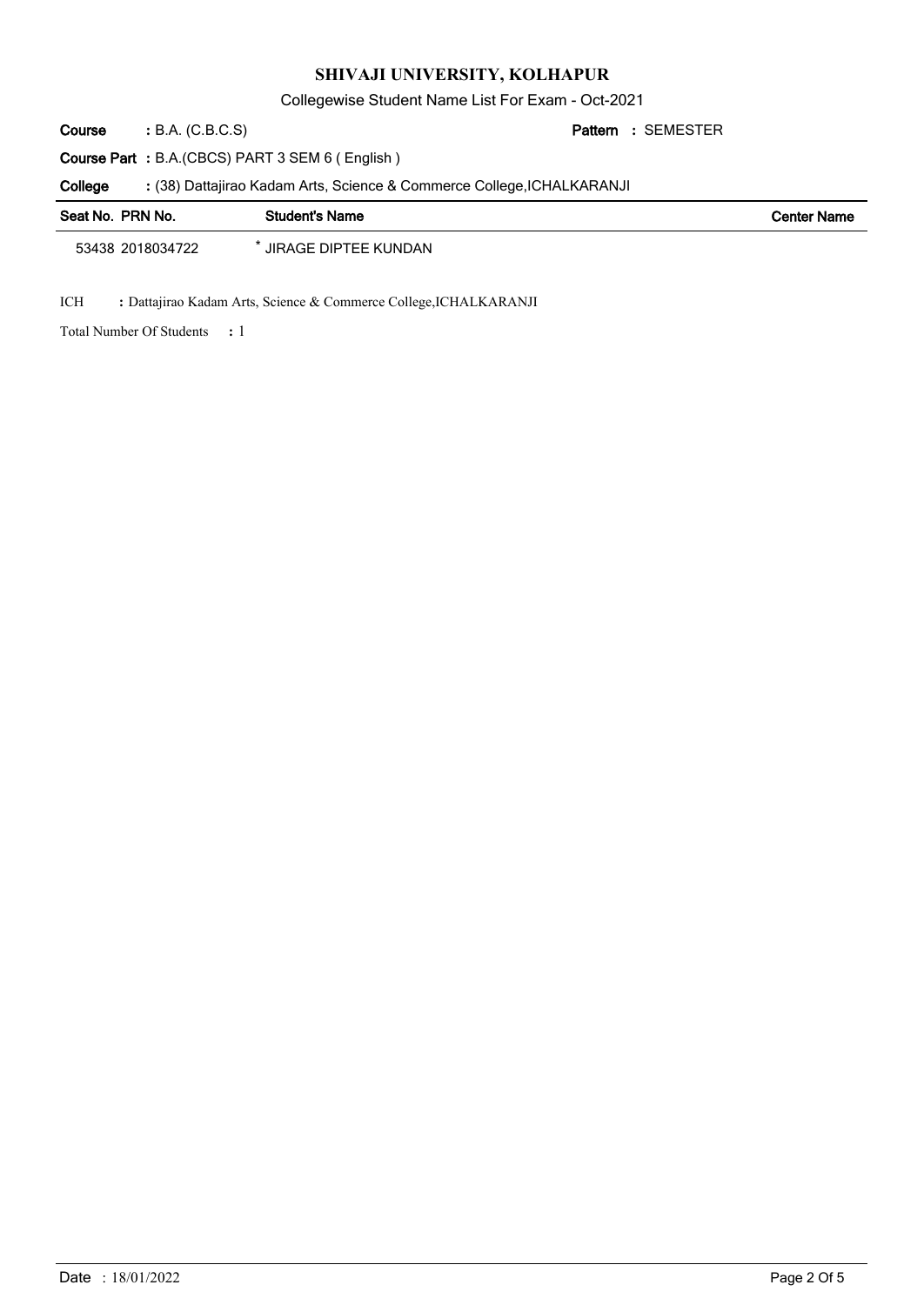Collegewise Student Name List For Exam - Oct-2021

B.A. (C.B.C.S) **: Pattern Course**

SEMESTER **:**

**Course Part :** B.A.(CBCS) PART 3 SEM 6 ( Geography )

(38) Dattajirao Kadam Arts, Science & Commerce College,ICHALKARANJI **: College**

| Seat No. PRN No. | <b>Student's Name</b>  | <b>Center Name</b> |
|------------------|------------------------|--------------------|
| 53439 2018034681 | HERWADE ANIKET AVINASH |                    |

ICH **:** Dattajirao Kadam Arts, Science & Commerce College,ICHALKARANJI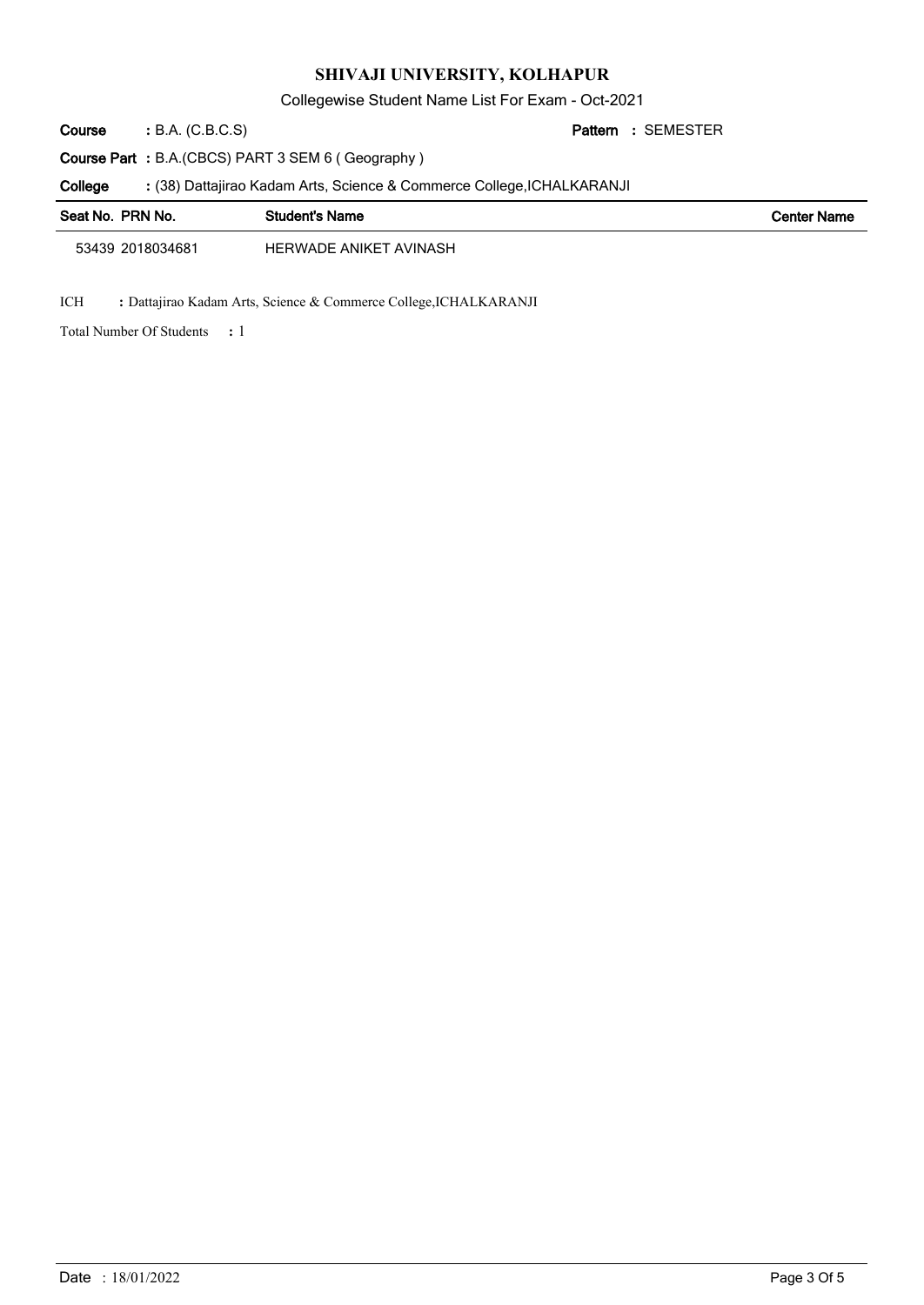Collegewise Student Name List For Exam - Oct-2021

B.A. (C.B.C.S) **: Pattern Course**

SEMESTER **:**

**Course Part :** B.A.(CBCS) PART 3 SEM 6 ( History )

(38) Dattajirao Kadam Arts, Science & Commerce College,ICHALKARANJI **: College**

| Seat No. PRN No. | <b>Student's Name</b> | <b>Center Name</b> |
|------------------|-----------------------|--------------------|
| 53440 2018078932 | MACHARE ROHIT ARVIND  |                    |

ICH **:** Dattajirao Kadam Arts, Science & Commerce College,ICHALKARANJI